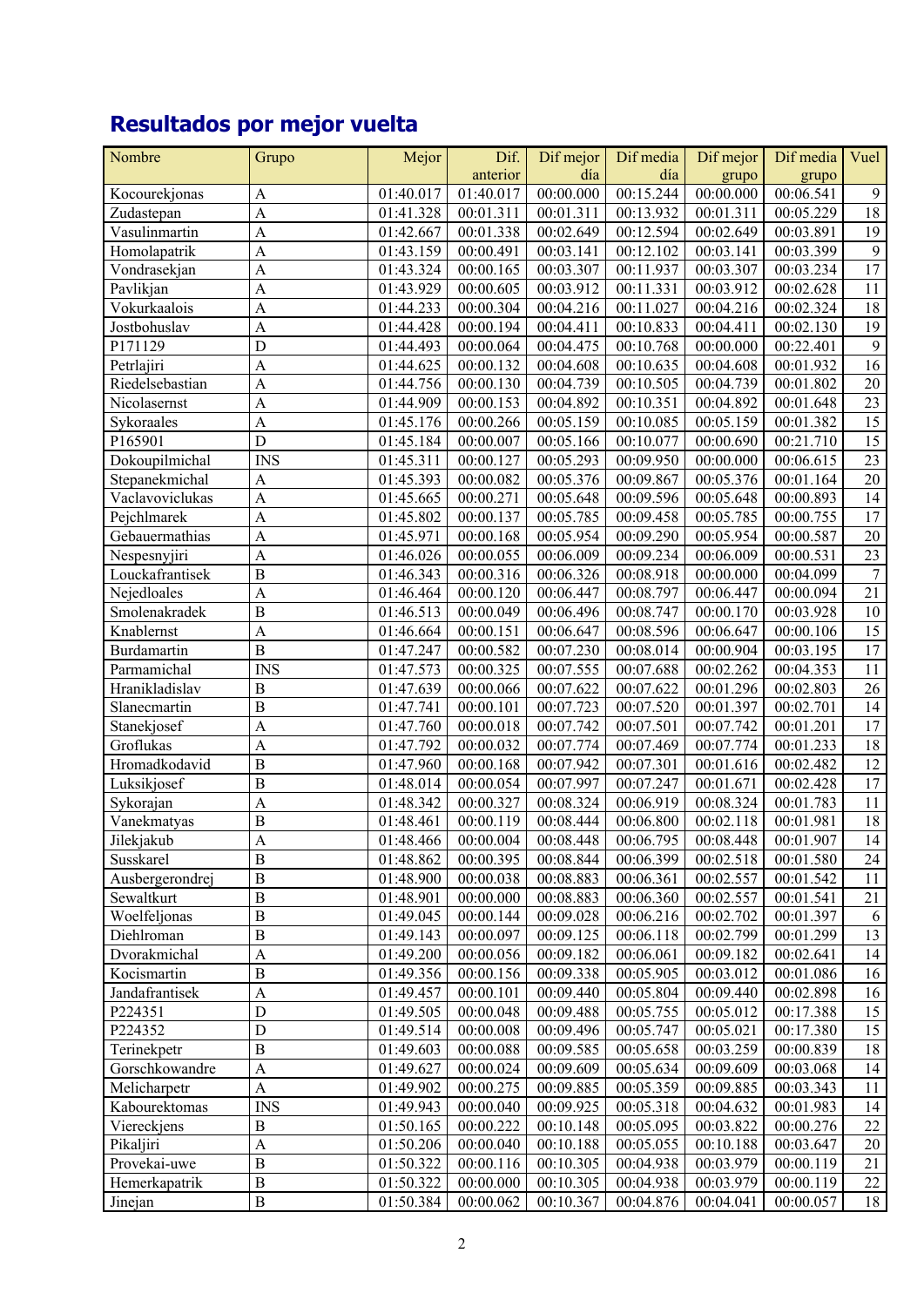| Jelenmartin        | $\boldsymbol{B}$            | 01:50.476 | 00:00.091              | 00:10.458                        | 00:04.785 | 00:04.132                                                                            | 00:00.033 | 10               |
|--------------------|-----------------------------|-----------|------------------------|----------------------------------|-----------|--------------------------------------------------------------------------------------|-----------|------------------|
| Kocirstepan        | $\overline{B}$              | 01:50.824 | 00:00.347              | 00:10.806                        | 00:04.437 | 00:04.480                                                                            | 00:00.381 | 13               |
| Fritzpavel         | $\overline{B}$              | 01:50.880 | 00:00.056              | 00:10.862                        | 00:04.381 | 00:04.536                                                                            | 00:00.437 | 17               |
| Neuhaeusserbjoern  | $\overline{C}$              | 01:51.080 | 00:00.200              | 00:11.062                        | 00:04.181 | 00:00.000                                                                            | 00:04.953 | 17               |
| Pokornyrichard     | $\overline{B}$              | 01:51.113 | 00:00.033              | 00:11.096                        | 00:04.148 | 00:04.769                                                                            | 00:00.670 | 12               |
| Vodickaondrej      | $\overline{A}$              | 01:51.274 | $\overline{0}0:00.161$ | 00:11.257                        | 00:03.987 | 00:11.257                                                                            | 00:04.715 | $\overline{2}$   |
| P166554            | $\mathbf D$                 | 01:52.064 | 00:00.789              | 00:12.046                        | 00:03.197 | 00:07.570                                                                            | 00:14.830 | $\overline{3}$   |
| Masekjakub         | $\mathbf B$                 | 01:52.245 | 00:00.181              | 00:12.228                        | 00:03.015 | 00:05.902                                                                            | 00:01.803 | $20\,$           |
| P201100            | D                           | 01:52.289 | 00:00.044              | 00:12.272                        | 00:02.971 | 00:07.796                                                                            | 00:14.604 | 14               |
| Bayerrichard       | $\mathbf C$                 | 01:52.376 | 00:00.087              | 00:12.359                        | 00:02.884 | 00:01.296                                                                            | 00:03.656 | 14               |
| Pokornyjiri        | $\overline{\rm c}$          | 01:52.556 | 00:00.179              | 00:12.538                        | 00:02.705 | 00:01.476                                                                            | 00:03.477 | 11               |
| <b>Briximartin</b> | <b>INS</b>                  | 01:52.587 | 00:00.031              | 00:12.570                        | 00:02.673 | 00:07.276                                                                            | 00:00.661 | $\overline{15}$  |
| P165826            | $\mathbf D$                 | 01:52.691 | 00:00.104              | 00:12.674                        | 00:02.569 | 00:08.198                                                                            | 00:14.202 | $\boldsymbol{7}$ |
| P165827            | D                           | 01:52.714 | 00:00.022              | 00:12.696                        | 00:02.547 | 00:08.221                                                                            | 00:14.180 | $\overline{7}$   |
| Kubapavel          | $\overline{C}$              | 01:52.719 | 00:00.004              | 00:12.701                        | 00:02.542 | 00:01.639                                                                            | 00:03.314 | $\overline{8}$   |
| Smolapatrik        | $\overline{\mathrm{c}}$     | 01:52.914 | 00:00.195              | 00:12.896                        | 00:02.347 | 00:01.834                                                                            | 00:03.119 | 16               |
| <b>Hladikjiri</b>  | $\overline{A}$              | 01:53.344 | 00:00.429              | 00:13.326                        | 00:01.917 | 00:13.326                                                                            | 00:06.785 | 17               |
| Baresdavid         | $\overline{A}$              | 01:53.405 | 00:00.061              | 00:13.388                        | 00:01.856 | 00:13.388                                                                            | 00:06.846 | 6                |
| Juhamilan          | $\overline{\text{c}}$       | 01:53.490 | 00:00.084              | 00:13.472                        | 00:01.771 | 00:02.410                                                                            | 00:02.543 | 15               |
| Hesountomas        | $\overline{B}$              | 01:53.584 | 00:00.093              | 00:13.566                        | 00:01.677 | 00:07.240                                                                            | 00:03.141 | 19               |
| Grufamilos         | $\overline{C}$              | 01:53.611 | 00:00.027              | 00:13.593                        | 00:01.650 | 00:02.531                                                                            | 00:02.422 | 10               |
| Paschkesebastian   | $\overline{C}$              | 01:53.732 | 00:00.121              | 00:13.715                        | 00:01.529 | 00:02.652                                                                            | 00:02.301 | 16               |
| Jelineklubos       | $\overline{B}$              | 01:53.744 | 00:00.011              | 00:13.727                        | 00:01.517 | 00:07.400                                                                            | 00:03.301 | 16               |
| Prochazkovamonika  | $\overline{C}$              | 01:54.191 | 00:00.446              | 00:14.173                        | 00:01.070 | 00:03.111                                                                            | 00:01.842 | 16               |
| Krausechristian    | $\overline{\text{c}}$       | 01:54.232 | 00:00.041              | 00:14.215                        | 00:01.028 | 00:03.152                                                                            | 00:01.800 | 16               |
| Dobryjiri          | $\overline{C}$              | 01:54.313 | 00:00.080              | 00:14.296                        | 00:00.947 | 00:03.233                                                                            | 00:01.719 | 14               |
| Krauseflorian      | $\mathbf C$                 | 01:54.424 | 00:00.111              | 00:14.407                        | 00:00.836 | 00:03.344                                                                            | 00:01.608 | 16               |
| Gnoldavid          | $\overline{\text{c}}$       | 01:54.519 | 00:00.094              | 00:14.501                        | 00:00.742 | 00:03.439                                                                            | 00:01.514 | 9                |
| Malypetr           | <b>INS</b>                  | 01:54.736 | 00:00.217              | 00:14.719                        | 00:00.524 | 00:09.425                                                                            | 00:02.810 | 21               |
| Rajdlpetr          | $\overline{C}$              | 01:54.844 | 00:00.107              | 00:14.826                        | 00:00.417 | 00:03.764                                                                            | 00:01.189 | 12               |
| Lambertjan         | $\overline{\mathrm{c}}$     | 01:54.935 | 00:00.090              | 00:14.917                        | 00:00.326 | 00:03.855                                                                            | 00:01.098 | 11               |
| Wautersjimmy       | $\overline{C}$              | 01:55.299 | 00:00.364              | 00:15.282                        | 00:00.037 | 00:04.219                                                                            | 00:00.734 | $\,8\,$          |
| Skvortomas         | $\overline{C}$              | 01:55.476 | 00:00.176              | 00:15.458                        | 00:00.214 | 00:04.396                                                                            | 00:00.557 | 15               |
| Berlipjan          | $\overline{C}$              | 01:56.176 | 00:00.700              | 00:16.159                        | 00:00.914 | 00:05.096                                                                            | 00:00.142 | 13               |
| Charbuskypetr      | $\overline{\mathbf{B}}$     | 01:56.231 | 00:00.055              | 00:16.214                        | 00:00.969 | 00:09.888                                                                            | 00:05.788 | 16               |
| Belikjaroslav      | $\overline{C}$              | 01:57.095 | 00:00.863              | 00:17.077                        | 00:01.833 | 00:06.015                                                                            | 00:01.061 | $\,8\,$          |
| Veleradek          | $\overline{B}$              | 01:57.187 |                        | $00:00.\overline{092}$ 00:17.169 |           | $\begin{array}{ c c c c c c c c c } \hline 00:01.925 & 00:10.843 \hline \end{array}$ | 00:06.744 | $\overline{21}$  |
| Dirmeierdaniel     | $\overline{C}$              | 01:57.371 | 00:00.184              | 00:17.354                        | 00:02.110 | 00:06.291                                                                            | 00:01.338 | 14               |
| Stolbapavel        | $\overline{C}$              | 01:57.406 | 00:00.034              | 00:17.388                        | 00:02.144 | 00:06.326                                                                            | 00:01.372 | 10               |
| Kostolanyjan       | D                           | 01:57.506 | 00:00.100              | 00:17.489                        | 00:02.245 | 00:13.013                                                                            | 00:09.387 | 20               |
| Schielenick        | $\overline{C}$              | 01:57.596 | 00:00.089              | 00:17.578                        | 00:02.334 | 00:06.516                                                                            | 00:01.562 | 14               |
| Marazekerik        | $\overline{C}$              | 01:57.903 | 00:00.306              | 00:17.885                        | 00:02.641 | 00:06.823                                                                            | 00:01.869 | 10               |
| Humllukas          | $\mathbf D$                 | 01:58.760 | 00:00.857              | 00:18.743                        | 00:03.499 | 00:14.267                                                                            | 00:08.133 | 17               |
| Machalekroman      | ${\rm D}$                   | 01:59.193 | 00:00.432              | 00:19.176                        | 00:03.932 | 00:14.700                                                                            | 00:07.700 | 20               |
| P201104            | $\mathbf D$                 | 01:59.227 | 00:00.033              | 00:19.210                        | 00:03.966 | 00:14.734                                                                            | 00:07.666 | 18               |
| Soukupmartin       | $\overline{C}$              | 01:59.301 | 00:00.073              | 00:19.283                        | 00:04.039 | 00:08.221                                                                            | 00:03.267 | 14               |
| Vyzinamilan        | $\overline{C}$              | 01:59.382 | 00:00.080              | 00:19.364                        | 00:04.120 | 00:08.302                                                                            | 00:03.348 | 13               |
| Michalickatomas    | $\overline{C}$              | 01:59.456 | 00:00.073              | 00:19.438                        | 00:04.194 | 00:08.376                                                                            | 00:03.422 | 12               |
| Reicheltomas       | $\mathop{\rm INS}\nolimits$ | 02:01.408 | 00:01.952              | 00:21.391                        | 00:06.147 | 00:16.097                                                                            | 00:09.482 | 15               |
| Vitekpetr          | $\, {\bf B}$                | 02:01.629 | 00:00.220              | 00:21.611                        | 00:06.367 | 00:15.285                                                                            | 00:11.186 | $\mathfrak{Z}$   |
| Denkovakatarina    | $\mathbf D$                 | 02:02.182 | 00:00.552              | 00:22.164                        | 00:06.920 | 00:17.688                                                                            | 00:04.712 | 16               |
| Gietlchristian     | D                           | 02:02.336 | 00:00.153              | 00:22.318                        | 00:07.074 | 00:17.842                                                                            | 00:04.558 | 18               |
| Korinekvit         | $\overline{C}$              | 02:02.489 | 00:00.153              | 00:22.472                        | 00:07.228 | 00:11.409                                                                            | 00:06.456 | 13               |
| Fridrichpavel      | $\mathbf D$                 | 02:02.504 | 00:00.015              | 00:22.487                        | 00:07.243 | 00:18.011                                                                            | 00:04.389 | 19               |
| Nimcvaclav         | $\mathbf D$                 | 02:02.675 | 00:00.170              | 00:22.657                        | 00:07.413 | 00:18.182                                                                            | 00:04.218 | 11               |
| Vacekvojtech       | $\mathcal{C}$               | 02:02.710 | 00:00.035              | 00:22.693                        | 00:07.449 | 00:11.630                                                                            | 00:06.677 | 11               |
| Ellschlaegerjiri   | $\mathbf C$                 | 02:03.375 | 00:00.664              | 00:23.357                        | 00:08.113 | 00:12.295                                                                            | 00:07.341 | 14               |
| Rihamiroslav       | $\mathbf D$                 | 02:03.616 | 00:00.241              | 00:23.599                        | 00:08.355 | 00:19.123                                                                            | 00:03.277 | 20               |
|                    |                             |           |                        |                                  |           |                                                                                      |           |                  |